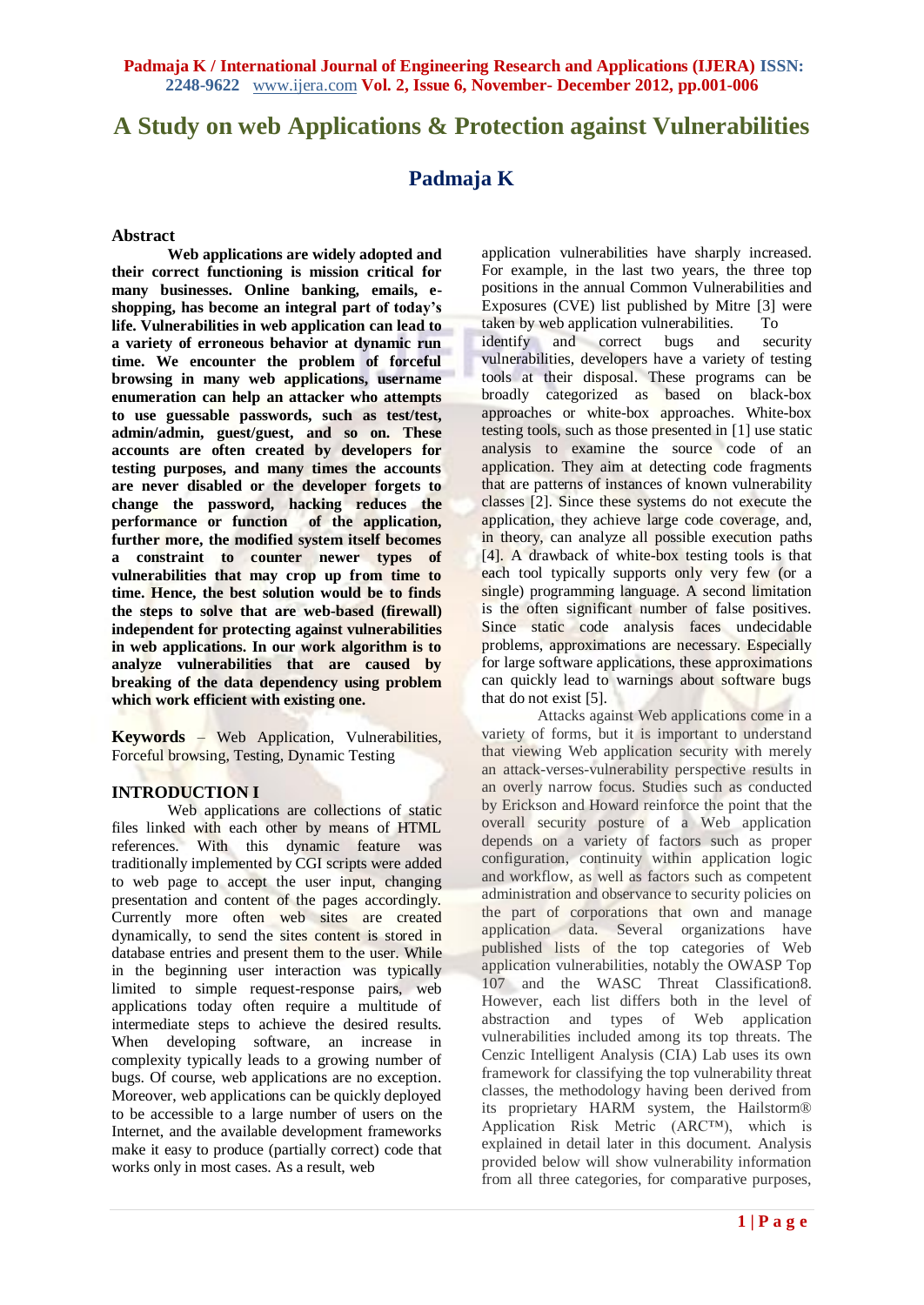so that organizations using any one of the threat classification systems will have Q1 2007 data related to the methodology they are presently using.

## SECTION II

**2. Software vulnerabilities:** vulnerabilities occurs in different ways hardware, sites, software, organizations, we focusing on software in input validation errors such as

**2.1. Format String:** The Format String exploit occurs when the submitted data of an input string is evaluated as a command by the application. In this way, the attacker could execute code, read the stack, or cause a segmentation fault in the running application, causing new behaviors that could compromise the security or the stability of the system.

To understand the attack, it's necessary to understand the components that constitute it.

- The Format Function is an ANSI C conversion function, like printf, fprintf, which converts a primitive variable of the programming language into a human-readable string representation.
- The Format String is the argument of the Format Function and is an ASCII Z string which contains text and format parameters, like: printf ("The magic number is: %d\n", 1911);
- The Format String Parameter, like **%x %s** defines
- the type of conversion of the format function.

The attack could be executed when the application doesn"t properly validate the submitted input. In this case, if a Format String parameter, like %x, is inserted into the posted data, the string is parsed by the Format Function, and the conversion specified in the parameters is executed. However, the Format Function is expecting more arguments as input, and if these arguments are not supplied, the function could read or write the stack.

If the application uses Format Functions in the source-code, which is able to interpret formatting characters, the attacker could explore the vulnerability by inserting formatting characters in a form of the website. For example, if the printf function is used to print the username inserted in some fields of the page, the website could be vulnerable to this kind of attack, as showed below: printf (username);

**2.2. SQL Injection:** It have more severe consequences than XSS due to the fact that a successful SQL injection can comprise the integrity of a database. Vulnerable in web application is a SQL injection if unvalidated user input is used to generate SQL queries . typical SQL query used to generate dynamic web pages

> SELECT \* FROM ARTICLES WHERE id='<user input>'

An attacker user input control e.g enter ,;DROP ("articles");

Adds a command to the SQL query which then becomes:

SELECT \* FROM articles WHERE id=" ";DROP('articles');";

These SQL commands will select some data, delete the table articles in the database and then generate an SQL error due to the single quotation mark. SQL injection gives an attacker the opportunity to manipulate the database and in special cases execute arbitrary code on the database server. It is therefore an effective attack on web applications. Typical attack are logins, search forms and the URL of dynamically generated pages e.g [http://vulnerableSite.com/article?id=42](http://vulnerablesite.com/article?id=42) could result in a SQL query similar to the one in the example. SQL injection can be avoided through user input validation, ensuring appropriate handling of characters with a special meaning in SQL.

**2.3. Cross-site Scripting:** The main purpose of cross-site scripting is a XSS attacks [5]. To steal the credentials i.e cookies of an authenticated user. .request in the web contains an authentication cookie is treated by the server as a request of the corresponding user as long as does not explicitly log out. Everyone who manages to steal cookies is able to impersonate its owner for the current sessions. The browser automatically sends a cookie only to the web sites that created it, but with JavaScript program are restricted by the same origin policy. XSS attacks circumvent the same –origin policy by injecting malicious java script into the output of vulnerable applications. In this case, the malicious code appears to originate from the trusted site and thus, has complete access to all (sensitive) data related to this site. For example, consider the following simple PHP script, where a user's search query is displayed after submitting it:

#### **echo "You searched for " . \$\_GET['s'];**

The user's search query is retrieved from a GET parameter. Therefore, it can also be supplied in a specifically crafted URL such as the following, which results in the

user"s cookie being sent to "evilserver.com":

http://vulnerable.com/post.php?s=<script>d ocument.location

="evilserver.com/steal.php?"+document.

Cookie</script**>**

All that the attacker has to do is to trick a user into clicking this link, for example, by sending it to the victim via email. As soon as the user clicks on this link, her browser visits the page post.php on the vulnerable site, with the GET parameter "s" set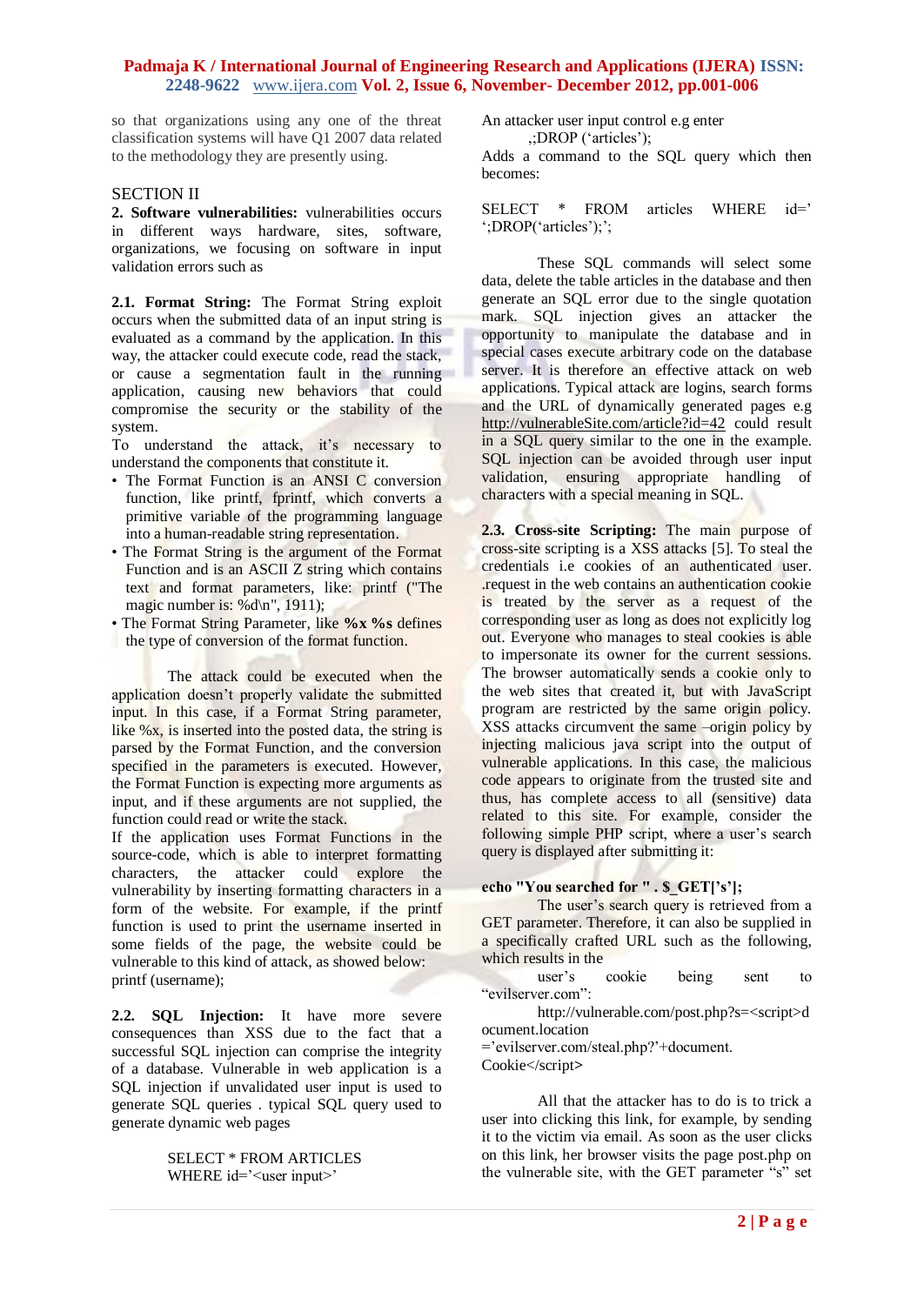to the malicious JavaScript code. As a result, the malicious code is embedded in the application's reply page, and now has access to the user"s cookie. The JavaScript code sends the cookie to the attacker, who can now use it to impersonate the victim. The particular type of XSS vulnerability discussed above is called reflected XSS,

since the attacker"s malicious input is immediately returned (i.e., reflected) to the victim. There also exists a second type of XSS, where the application first stores the input into a database or the file system. At a later stage, the application retrieves this data through database queries or files reads, and finally sends it to the victim. For instance, such *stored* XSS vulnerabilities often occur in web guest books or forums, where a visitor leaves a comment that is later accessed by another visitor. In general, an XSS vulnerability is present in a web application if malicious content (e.g., JavaScript) received by the application is not properly stripped from the output sent back to a user. When speaking in terms of the sketched class of taint-style

Vulnerabilities, XSS can be roughly described by the following properties:

• *Entry points* into the program: GET, POST and COOKIE arrays.

• *Sanitization routines*: PHP functions such as htmlentities () and htmlspecialchars (),

and type casts that destroy potentially malicious characters or transform them into harmless ones (such as casts to integer).

• *Sensitive sinks*: All routines that display data on the screen, such as echo(), print() and printf().

This tool can only handle reflected XSS vulnerabilities. However, it is straight forward to use it for the detection of stored XSS as well, given a certain program policy with regard to the taint status of persistently stored data. For instance, it is customary that data is not sanitized before it is stored to a database or to the file system, which means that it has to be sanitized after its later retrieval. In the System, this can be modeled by adding the corresponding data retrieval functions to the set of entry points. Analogously, the application"s policy can demand that all data is sanitized before it is stored. In this case, data storage functions have to be defined as sensitive sinks. Mixed policies are more difficult to handle. For instance, an application could expect a certain database table to contain only sanitized values, whereas some other table might also be allowed to contain unsanitized values. Here, the analysis would also have to resolve the names of the tables that are used for storage and retrieval.

**2.4.HTTP Header Injection:** It allows attackers to split a HTTP response into multiple ones by injecting malicious response HTTP headers. This

can deface web sites, poison cache and trigger crosssite scripting.

Normally,

<http://www.mysite.com/test/default.aspx?text=esiu> sets the cookie

//Query parameter text is not checked before saving in user cookie

NameValue collection request = RequestQuerystring:

//Adding cookies to the response

Response.Cookies["UserName"]Value=request["tex t"];

Set-Cookie header is used in HTTP response to request browser to save a cookie, %0D%0A is a new line character

On a HTTP response encoded by URL encoding, this is usually represented as " $\mathbf{r} \cdot \mathbf{n}$ " in code.

**2.5. HTTP Response Splitting:** attack involved in 3 types

Web server which has a security hole enabling HTTP Response splitting

Target – Entity that interacts with the web server perhaps on behalf of the attacker. Typically this is a cache server forward/reverse proxy or browser attacker which initiates the attack.

**2.6. Forceful Browsing:** Forceful browsing is making several requests to the web server with the URL patterns of typical web application components such as CGI programs. The common with many of the exploits is that lack of server side validation makes them possible. Client side validation doesn"t provide real protection as it is always possible to create a custom user agent or use an intermediary tool. These attacks against web[9] applications are that there are so many things can do wrong.

## **SECTIONIII**

**3. Problem definition:** Today"s life hectic with our schedules we go for online banking, emails, chats, eshopping become an integral part. Thus web-based techniques are widely adopted and their correct functioning is mission critical for many business applications, vulnerabilities are readily exploited by attackers. Unfortunately software failures occur to reduce system availability and efficiency of the system as a whole. Here we have method to solve the vulnerabilities.

|                       | . The Login ID which you have entered does not exist in our<br>records |
|-----------------------|------------------------------------------------------------------------|
|                       | Fields marked with * are compulsory.                                   |
| Login ID <sup>*</sup> | abcdefa                                                                |
|                       |                                                                        |

Figure 1. User Login Screen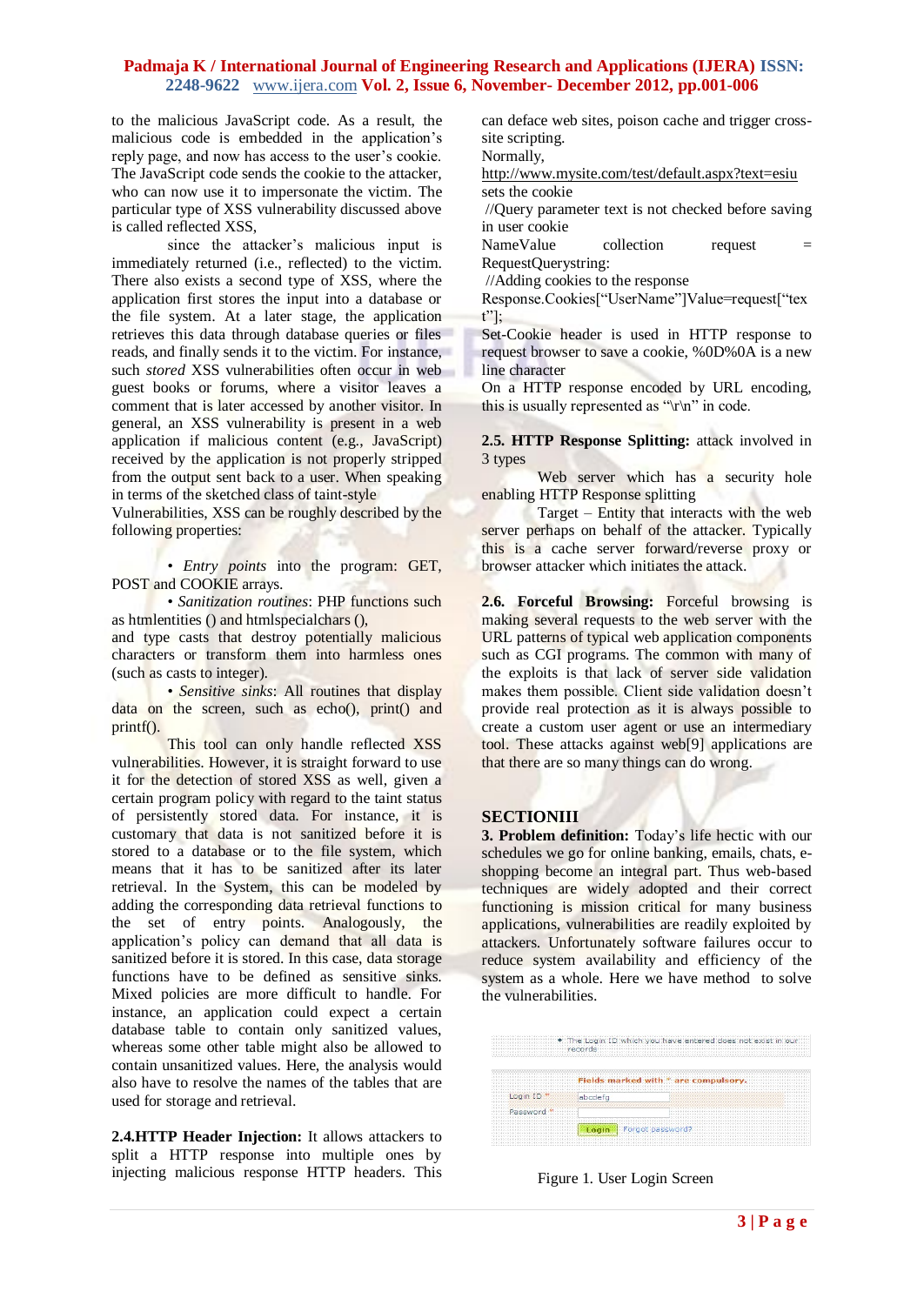|          | Fields marked with * are compulsory. |
|----------|--------------------------------------|
| Login ID | test                                 |
| Password |                                      |
|          | Login Forgot password?               |

Username enumeration can help an attacker who attempts to use some trivial usernames with easily guessable passwords, such as test/test, admin/admin, guest/guest, and so on. These accounts are often created by developers for testing purposes, and many times the accounts are never disabled or the developer forgets to change the password.

During testing assignments, have found such accounts are not only common and have easily guessable passwords, but at times they also contain sensitive information like valid credit card numbers, passport numbers, and so on. Needless to say, these could be crucial details for social engineering attacks.

**3.1. Email Vulnerabilities:** Email is one of the most widely used applications on the Internet due to its convenience, cost effectiveness, and time saving ability. Because of its ubiquitous capability it can be left open to many different types of vulnerability.

There are multiple ways that hackers can attack your email clients. Some of these methods include distribution of malware such as spyware, adware, Trojans, and viruses, to name a few types. Other attacks on your email client can include phishing, spam that is laced with malware, and denial of service attacks which are the result of sending a massive amount of messages to a server causing it to crash. Attacks can also cause a lot of damage to your other applications, data, and ultimately the PC operating system itself.

**3.2. Protect from email vulnerabilities:** Our computer operating system is used as a platform for email client. Regardless of what type of client we use such as Microsoft Outlook, Outlook Express, Eudora, or other, there are steps we can take to protect email client against vulnerabilities

**3.2.1. Plain** *Text:* When checking our email message, use plain text format instead of formats such as HTML or rich text format that can open up email client to vulnerabilities hackers to exploit.

**3.2.2. Automatic Updates:** Always use the latest version of the mail client software and make sure you have the automatic update feature enabled.

**3.23.3.Antivirus Software***:* Use antivirus software that includes a virus signature for monitoring your

email files. Depending upon the program we are using, often can configure the automatic update for virus signatures.

**3.2.4. Do Not Unsubscribe:** If we receive unsolicited email do not click to unsubscribe to the list as it could contain malware or lead you to a website that is infected with malware. Simply delete the unsolicited message or if it ended up in your spam folder, clear the folder altogether.

**3.2.5. Administrator:** Avoid running email client under administrator privileges. If this is not possible, try to restrict the privileges while logged on as administrator. The administrator privileges can open up your email clients to exploits by a hacker.

**3.2.6Attachments:** Make sure attachments are scanned by your antivirus program before you open them. Most antivirus programs contain this feature and will let you know if there is a threat of a virus before you open the attachment.

**3.2.7. Receipts and Confirmations:** Configure the settings in email client so it does not automatically send return receipts or read confirmations. If an email is infected automatically opening or sending a message could spread the infection to the recipient's email client.

**3.2.8.Use Encryption***:* To ensure that confidential information is secure, use encryption for sending these types of messages.

**3.3. Protect from Web Vulnerabilities:** All the Consequences of the most common web application security vulnerabilities we present a basic methods to protect against these vulnerabilities to secure coding security program

**3.3.1Inject flaws:** Injection occurs when usersupplied data is sent to an interpreter as part of a query. The attackers hostile data tricks the interpreter into executing unintended queries or changing data.

**3.3.2. Malicious File Execution:** Code vulnerable to remote file inclusion allows attackers to include hostile code and data resulting in devastating attacks such as total server compromise malicious file execution attacks affect PHP, XML and any framework which accepts filenames or files from users

**3.3.3. Insecure Direct Object:** A direct object reference occurs when a developer exposes a reference to an internal implementation object, such as a file directory database record or key as a URL or form parameter. Attacker can manipulate those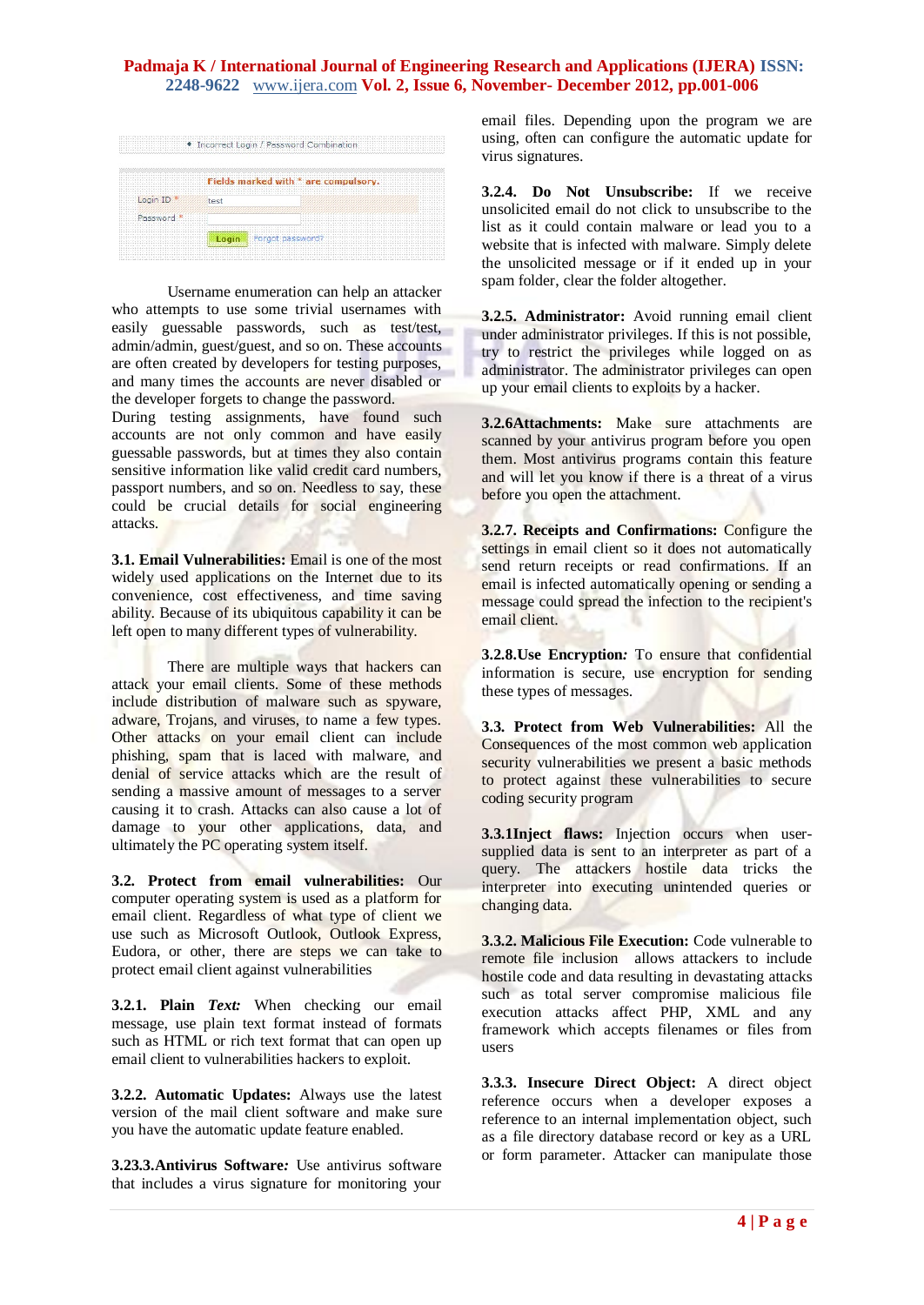references to access other objects without authorization.

**3.3.4. Cross Site Request Forgery***:* A CSRF attack forces a logged-on victim"s browser to send a preauthenticated request to a vulnerable web application which forces the victim's browser to perform a hostile action to the benefits of the attacker CSRF can be as powerful as the web application that it attacks

**3.3.5 Information Leakage & improper Error:** Applications can unintentionally leak information about their configuration internal workings or violate privacy through a variety of application problems. Attackers use this weakness to steal sensitive data or conduct more serious attacks.

**3.3.6. Broken Authentication session Management:** Account credentials and session tokens are often not properly protected. Attackers compromise passwords keys or authentication tokens to assume other users identities.

**3.3.7. Insecure Cryptographic Storage:** Web applications rarely use cryptographic functions properly to protect data and credentials. Attackers use weakly protected data to conduct identity theft and other crimes such as credit card fraud

**3.3.8. Insecure Communications:** Applications frequently fail to encrypt network traffic when it is necessary to protect sensitive communications.

**3.3.9. Failure to restrict URL access:** frequently an application protects sensitive functionality by preventing the display of links or URLs to unauthorized users. Attackers can use this weakness to access and perform unauthorized operations by accessing those URLs directory

## **SECTION IV**

**4.1. Algorithms for Detecting vulnerabilities:** Content of text SQLMF are a set of n number of legitimate SQL queries (where,  $1 \le n$ ). Each query is expressed as a sequence of elements  $\{s_1, s_2, ..., s_n\}$ . Each element is a string of characters. The text pattern (P) of the dynamic query, is expressed as one or more elements  $\{s_1, s_2, \ldots, s_n\}$ , where,  $1 \le n$ . An element may have one or more sub elements, identifiers and values. A function element count(P) computes the number of elements in P. Each element is separated from others by semicolon (;).

#### *Exact Matching*

Input : T, P Output: Safe Query, Attack Alarm I  $[1]$  match\_count <- 0; [2] For  $i=1$  to n do Begin

$$
[3] If (P=Ti) then \{
$$

- Add 1 to match count;
- Declare "Safe Query";
- Exit; }
- [4] End if:
- [5] End For Loop;
- [6] If (match\_count=0) then {
	- Declare "Attack Alarm I";
	- Call Approximate Matching; }

[7] Stop;

*Approximate Matching*

Input : T, P, W

Output: Safe Query, Attack Alarm Final  $[1]$  k = element count(P);  $[2]$  For  $i = 1$  to n do { [3] For  $i = 1$  to k do { [4] If  $(P[i] \ c T[i][j])$  then  $[5]$  D[i] b D[i] + 1;  $[6]$  Enf if ; } } [7] Edit\_Distance b 0;  $[8]$  For  $i = 1$  to n do { [9] Edit\_Distance = MIN (D[i]); } [10] If (Edit Distance  $\langle W \rangle$  then { - Declare 'Safe Query' ; - Execute P; } [10] Else { [11] - Declare 'Attack Alarm Final';  $[12]$  - Block P; } [13] End if;

[14] Stop;

#### **4.2. Dynamic Analysis for vulnerabilities in web applications:**

In context of web applications, static approaches have limited potential because, web applications are often written in dynamic scripting languages that enables on fly creation of code the issue pose significant challenges to approaches based on static analysis. Testing of dynamic Web applications is also challenging because the input space is large and applications typically require multiple user interactions. The state of the practice in validation for Web standard compliance of real Web applications involves the use of programs such as HTML Kit5 that validate each generated page, but require manual generation of inputs that lead to Dynamic Analysis Testing Tools

**4.2.1. DART***:* (directed automated random testing) integration of random testing and dynamic test generation using symbolic reasoning is best intuitively explained with an example.

Consider the function h in the file below:

int f(int x) f return  $2 * x$ ; g int h(int x, int y) { if  $(x := y)$ if  $(f(x) == x + 10)$ abort();  $/*$  error  $*/$ return 0;}